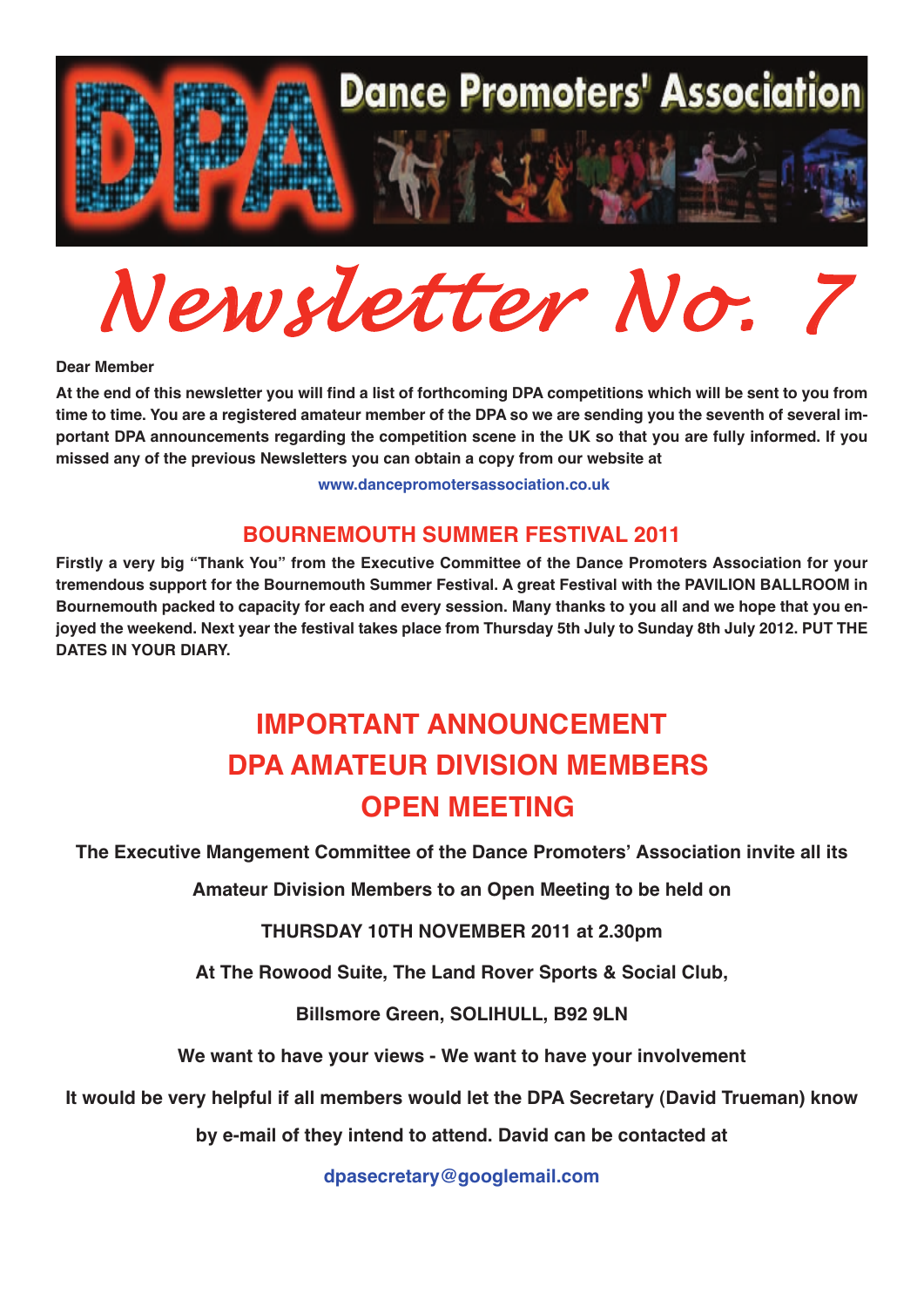## **E-MEMBERSHIP CARDS**

Evervone has been sent their membership number on an e-membership card by e-mail and if you have not received this please contact us by e-mail at: dpaenquiry@googlemail.com and we will send as soon as possible.

We would like to take this oportunity of expressing our thanks for the support you have given to the new Amateur **Division of the Dance Promoters' Association. We will continue to keep you informed of future developments.** If you have any questions or worries please write to the above e-mail and we will do our very best to give you **an answer.**

We are closing this newsletter from the DPA with the next month's list of DPA competitions in the UK. Further **future events can be obtained from our website at <www.dancepromotersassociation.co.uk>**

# *Enjoy your dancing.*

If you have any questions please contact a member of the Management Executive Committee of the Dance Pro**moters' Association who are**

> **Nigel Horrocks (Chairman). Email: dpachairman@gmail.com David Trueman (Secretary). Email: dpasecretary@googlemail.com Jackie Conway (Treasurer). Email: dpatreasurer@googlemail.com John Leach. Email: editor@dance-news.co.uk Mark Lunn. Email: dpachairpersonsouth@gmail.com David Douglass. Email: susan390franklin@btinternet.com Robert Barley. Email: dpasecretarywaleswest@gmail.com Derrick Squires. Telephone: 01708 740707 Richard Hopkins. Email: dpachairpersonwaleswest@gmail.com Margaret Redmond. Email: dpachairpersonnorth@gmail.com Stan Page (Honorary President). Telephone 0121 453 1351**

### **ALL GENERAL ENQUIRIES SHOULD BE ADDRESSED TO dpaenquiry@googlemail.com**

**Newsletter issued to Amateur Members of the Dance Promoters' Association by the Management Executive Committee of the Dance Promoters' Association.**